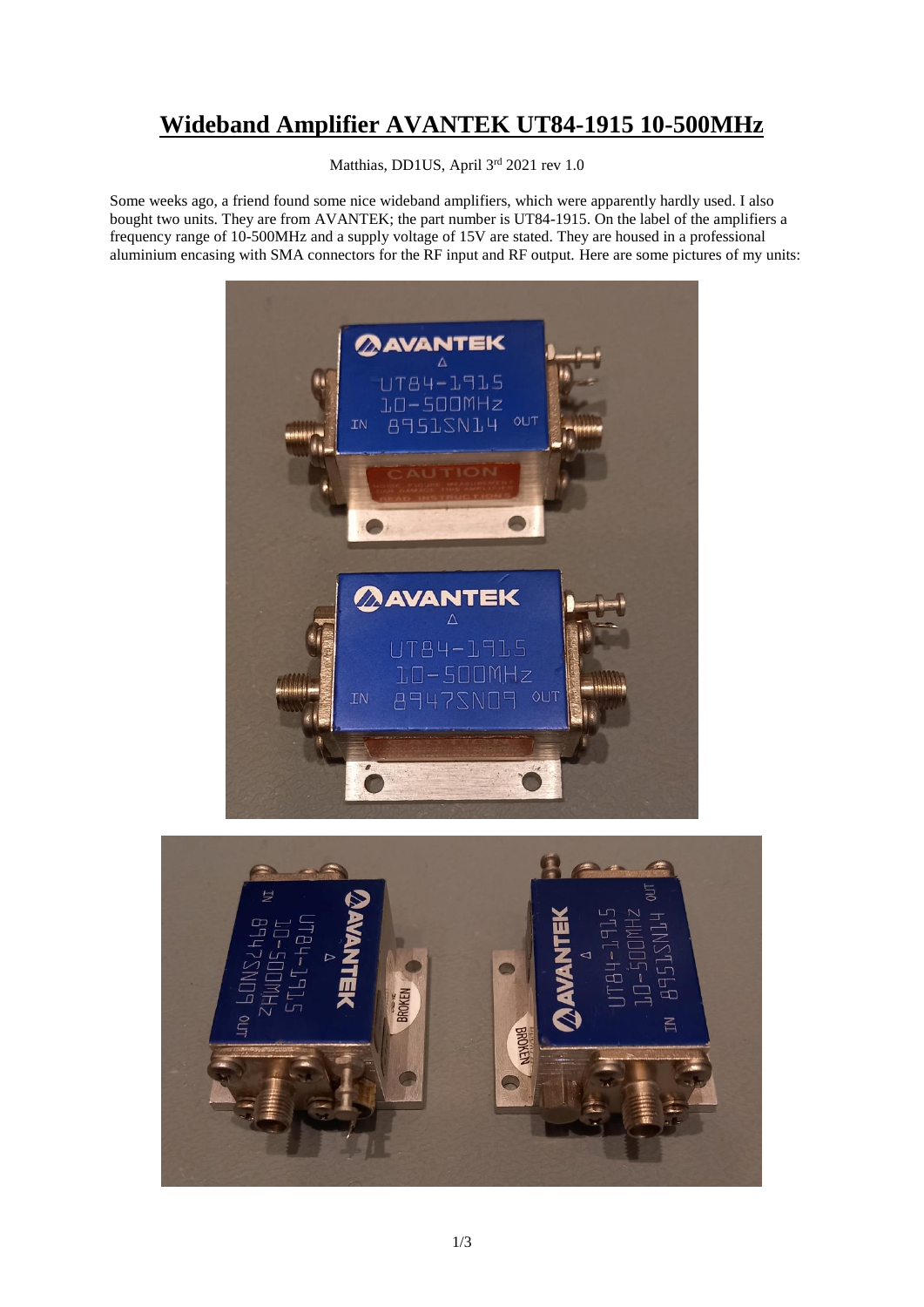

On the internet, I found no data at all for this type of amplifier. I assume based on the label that they were produced end of in 1989.

My friend measured the input 1dB compression point at 145 MHz to be +10dBm. The current consumption at a supply voltage of +15V is 60mA.

I conducted the subsequent measurements in a frequency range from 10 MHz up to 1010 MHz with a step size of 10 MHz. I measured gain and noise figure of both units at supply voltages of 12V and 15V.



Gain and Noise Figure versus Frequency of 2 devices SN14 and SN09